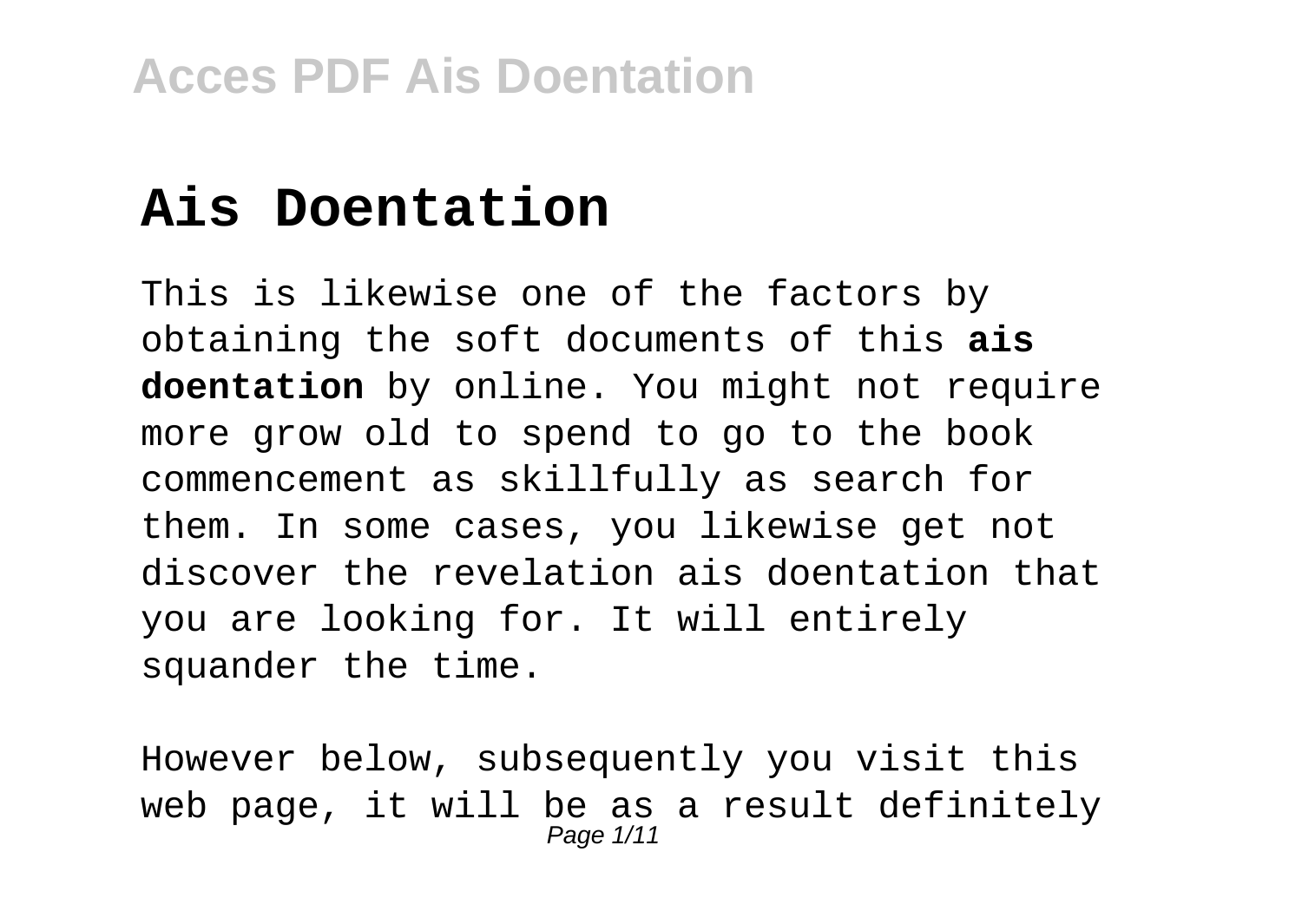easy to get as well as download guide ais doentation

It will not acknowledge many become old as we notify before. You can get it even though do something something else at home and even in your workplace. as a result easy! So, are you question? Just exercise just what we allow below as well as evaluation **ais doentation** what you gone to read!

Ais Doentation The centralization will culminate in a process begun in 1983 when the USCG reduced Page 2/11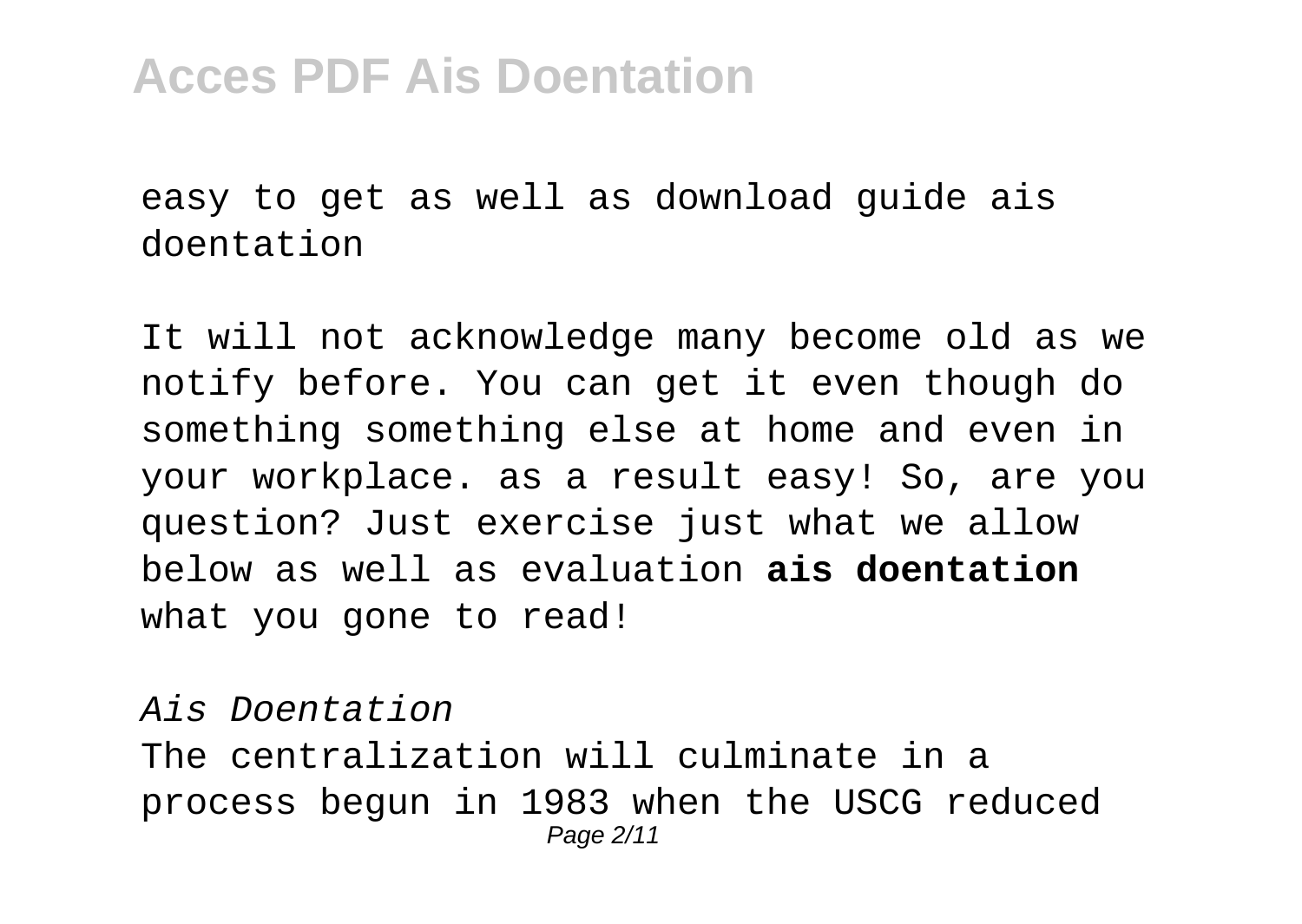the number of vessel documentation offices nationwide from more than 100 to 15. It increases efficiency ...

USCG Announces Vessel Documentation Centralization Site The New Jersey State Police have charged Jean Carlo Del Carmen Gonzalez, 22, of New Brunswick, after fleeing a vessel stop in Middlesex County. Sgt. Robert Albano of the Marine Services Bureau ...

State Troopers apprehend man who fled from vessel stop in Sayreville after boating Page 3/11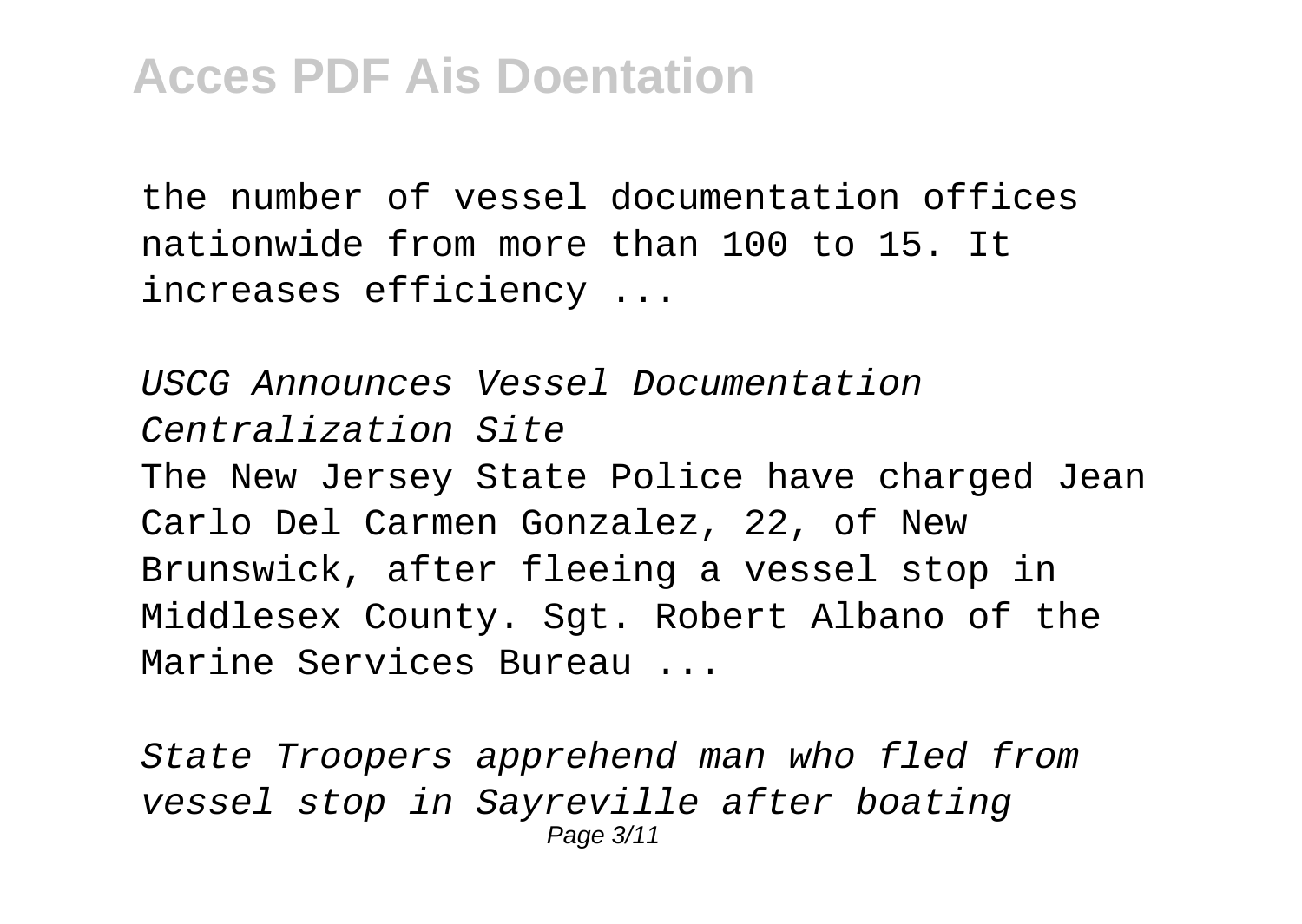violation in Woodbridge The Asian Gypsy Moth (AGM) is a destructive forest pest known to spread via ocean-going vessels in international trade. If introduced in countries where it does not exist naturally, AGM has the ...

It is time to inspect for Asian Gypsy Moth Ship disappearances are always a cause for concern, and off the coast of Argentina, cases seem to be impacting the fishing industry. The non-profit ocean conservation group Oceana has been tracking ...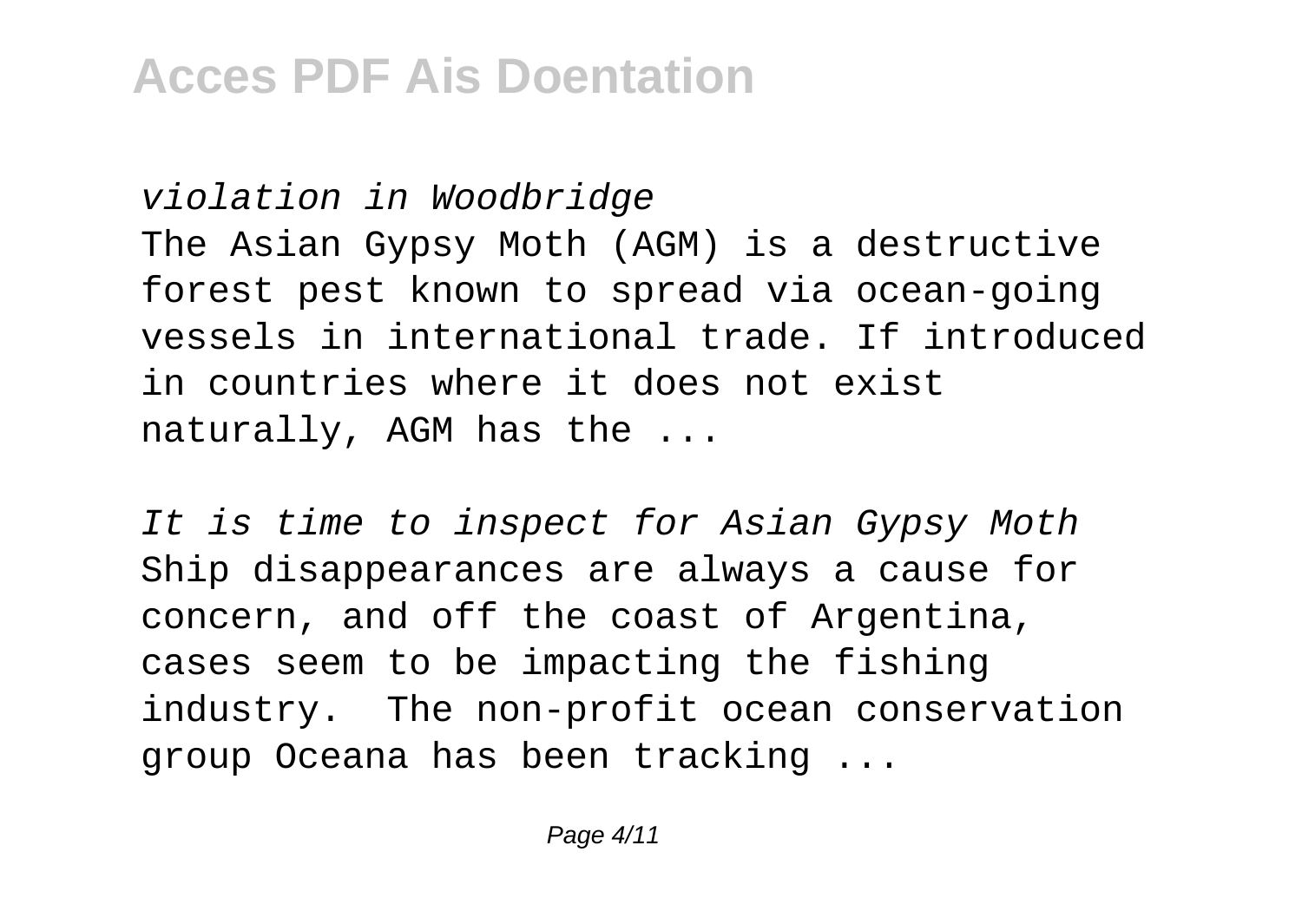Hundreds Of Ships Are Vanishing Off The Coast Of Argentina

In Riviera Maritime Media's webinar Thrusters: future-proofing your vessel and investment, Berg Propulsion managing director west Jonas Nyberg, Global Ship Support director Duncan Payne and Wärtsilä ...

Thrusters: future-proofing your vessel and investment

Crowley Maritime Corporation has become the first US owned and 13th overall ship owneroperator that will publicly disclose its ship recycling policies, practices and processes Page 5/11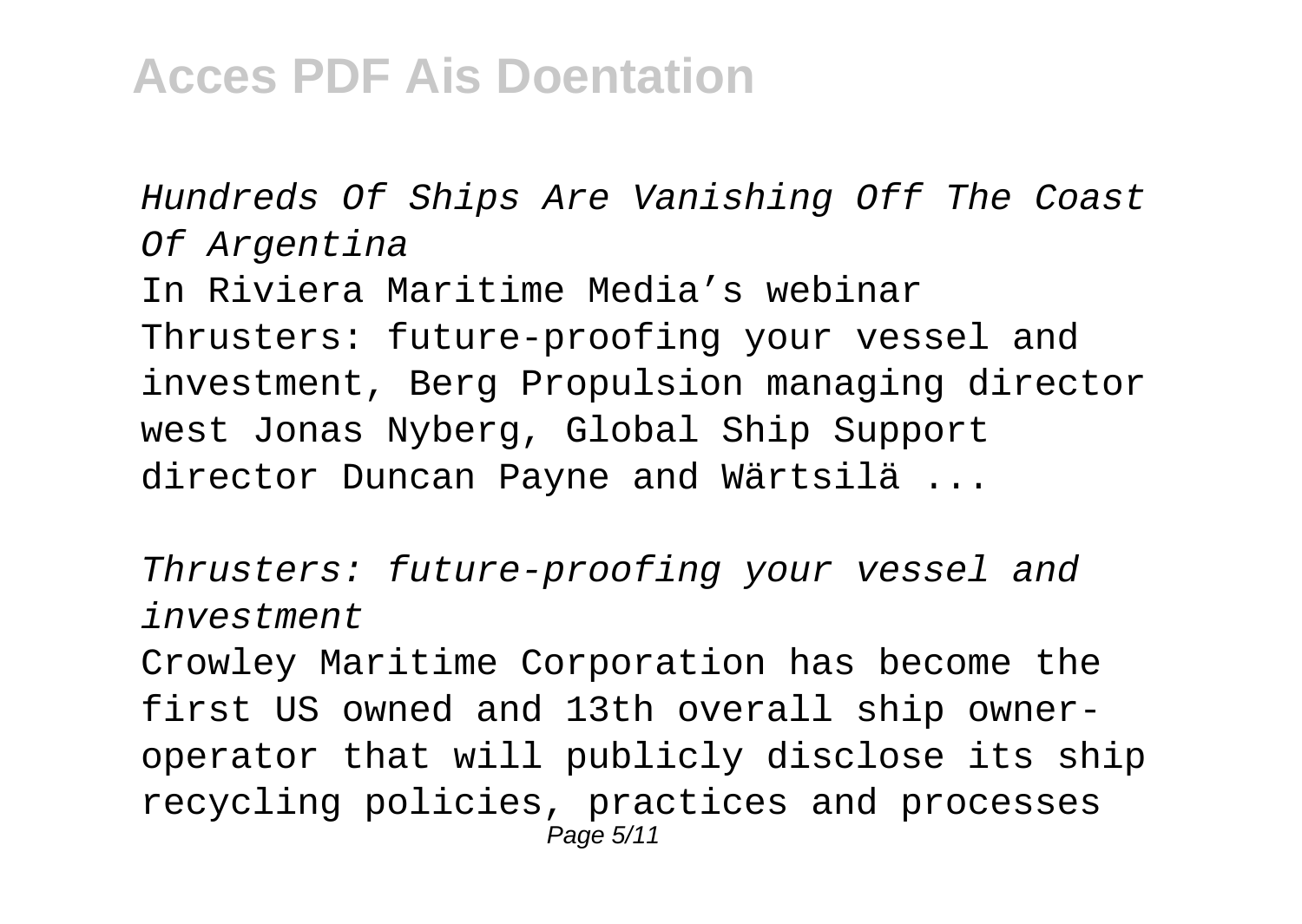through the Ship ...

US Shipping Group is Latest Industry Body to Sign Up to Ethical Ship Recycling Initiative AIS devices transmit information such as a vessel's name ... "The United States can take action to address IUU fishing by requiring that all seafood imports have catch documentation to demonstrate it ...

Chinese ships 'are switching off tracking systems' to pillage fish Foreign Fishing Fleets Suspiciously Disappearing Along Argentina's National Page 6/11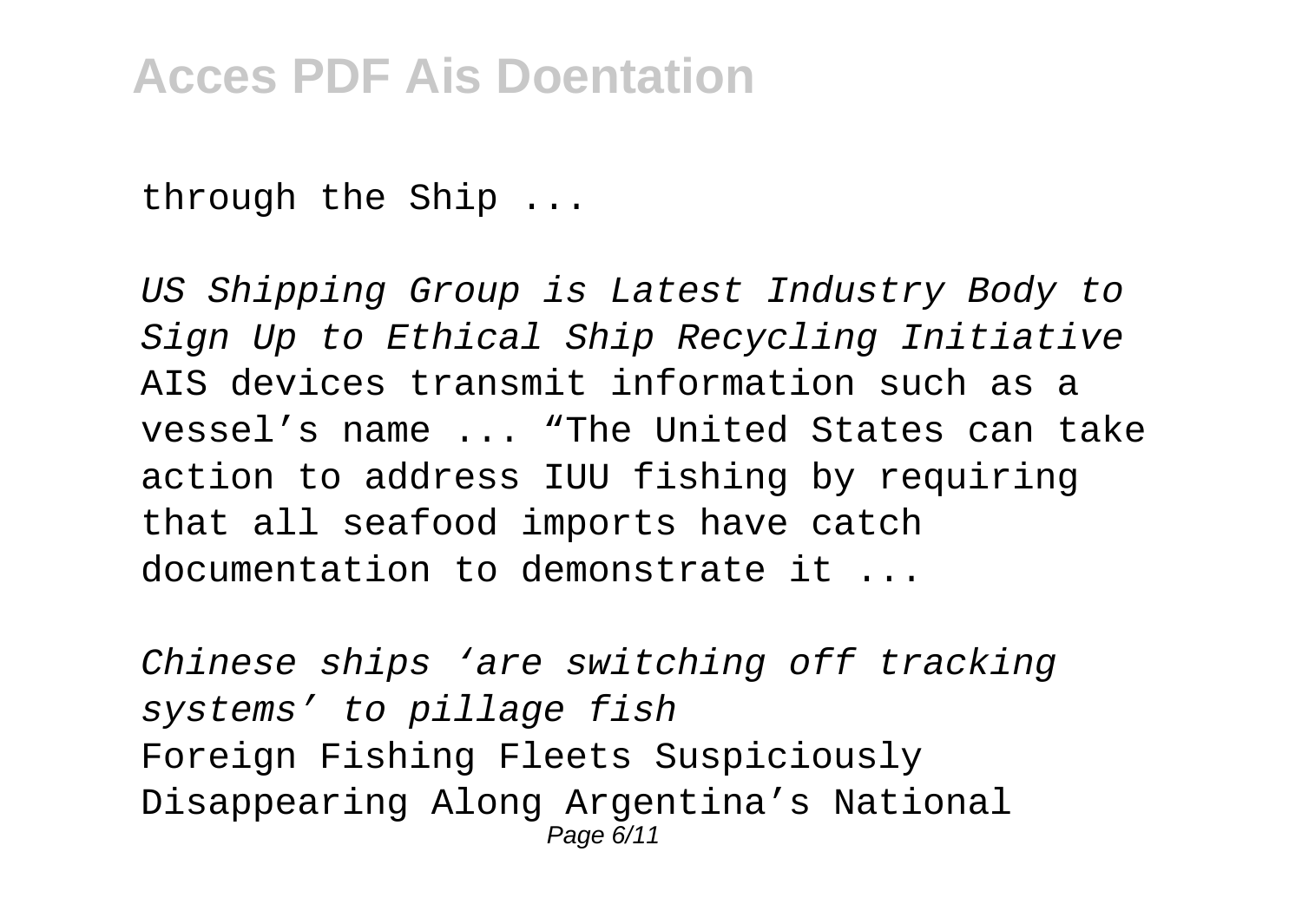Waters WASHINGTON, June 02, 2021 (GLOBE NEWSWIRE) -- Oceana released a new analysis today that finds hundreds of foreign ...

Oceana Finds Hundreds of 'Hidden' Chinese Vessels Pillaging Waters Off Argentina PowerChina Huadong Engineering Co. Ltd. has appointed AqualisBraemar LOC as marine warranty surveyor on phases 2 and 3 on the ...

AqualisBraemar LOC Secures Work at Binh Dai Offshore Wind Project in Vietnam The system will be used to electronically Page 7/11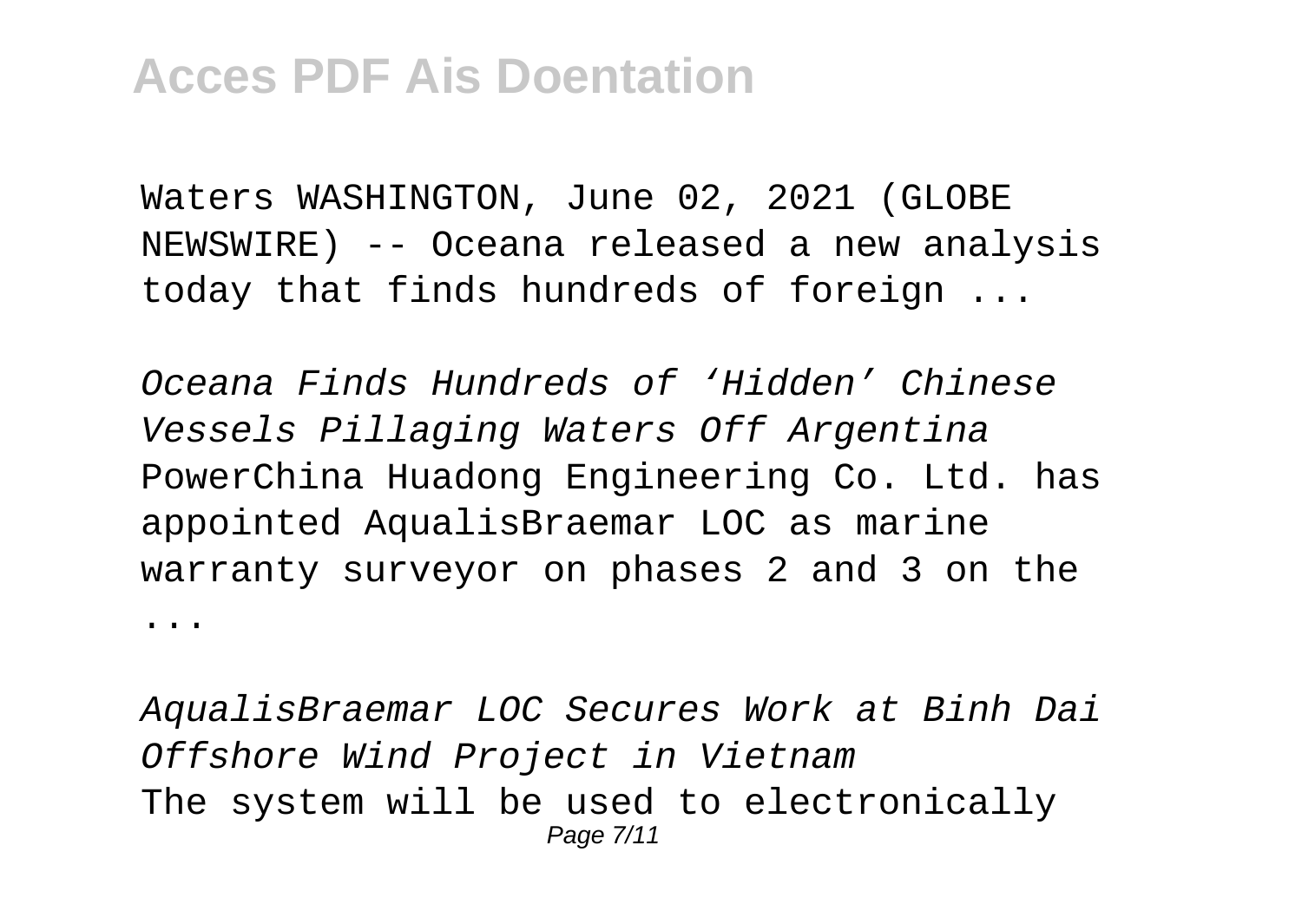prepare and submit vessel pre-arrival and predeparture declarations to the government agencies at the Port of Mombasa. Kenya Trade Network Agency ...

Kenya's Maritime Single Window system goes live

A Spanish fishing vessel owner charged with illegally importing ... The treaty and implementing laws require that specific documentation must follow legally harvested toothfish from the point ...

Spanish vessel owner facing 35-year jail term Page 8/11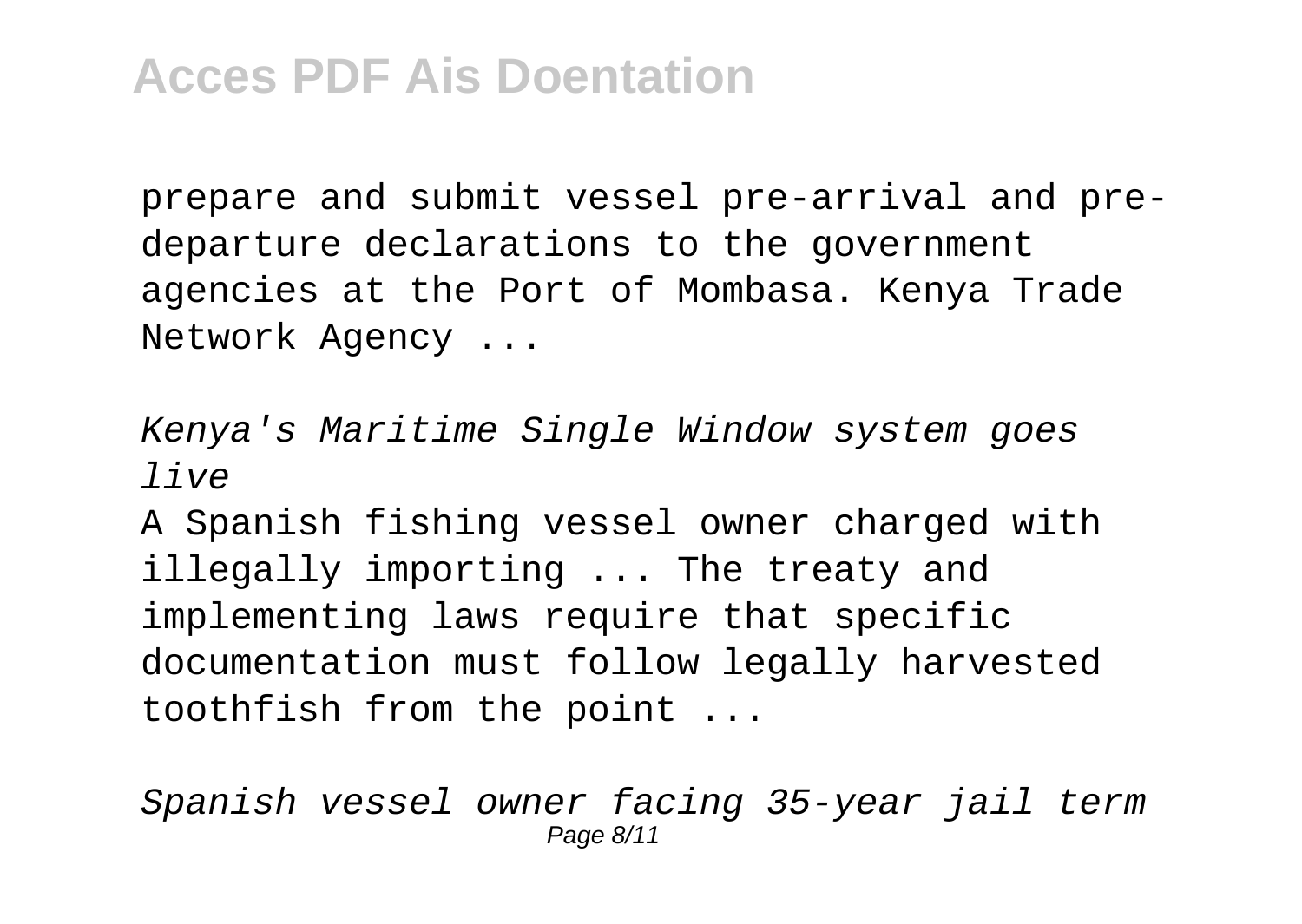$in$   $\overline{U}S$ 

Federal teams working in the Pacific Northwest uncovered eight cases of U.S.-flag commercial vessels illegally employing foreign nationals during the summer tuna season out of Washington state, Coast ...

Northwest tuna vessel owners fined for 'paper captain' violations A South Atlantic shortfin squid fishery is dominated by distant-water fleets off Argentina, primarily Chinese vessels that account for an estimated 69 percent of fishing activity, according to a new ... Page  $9/11$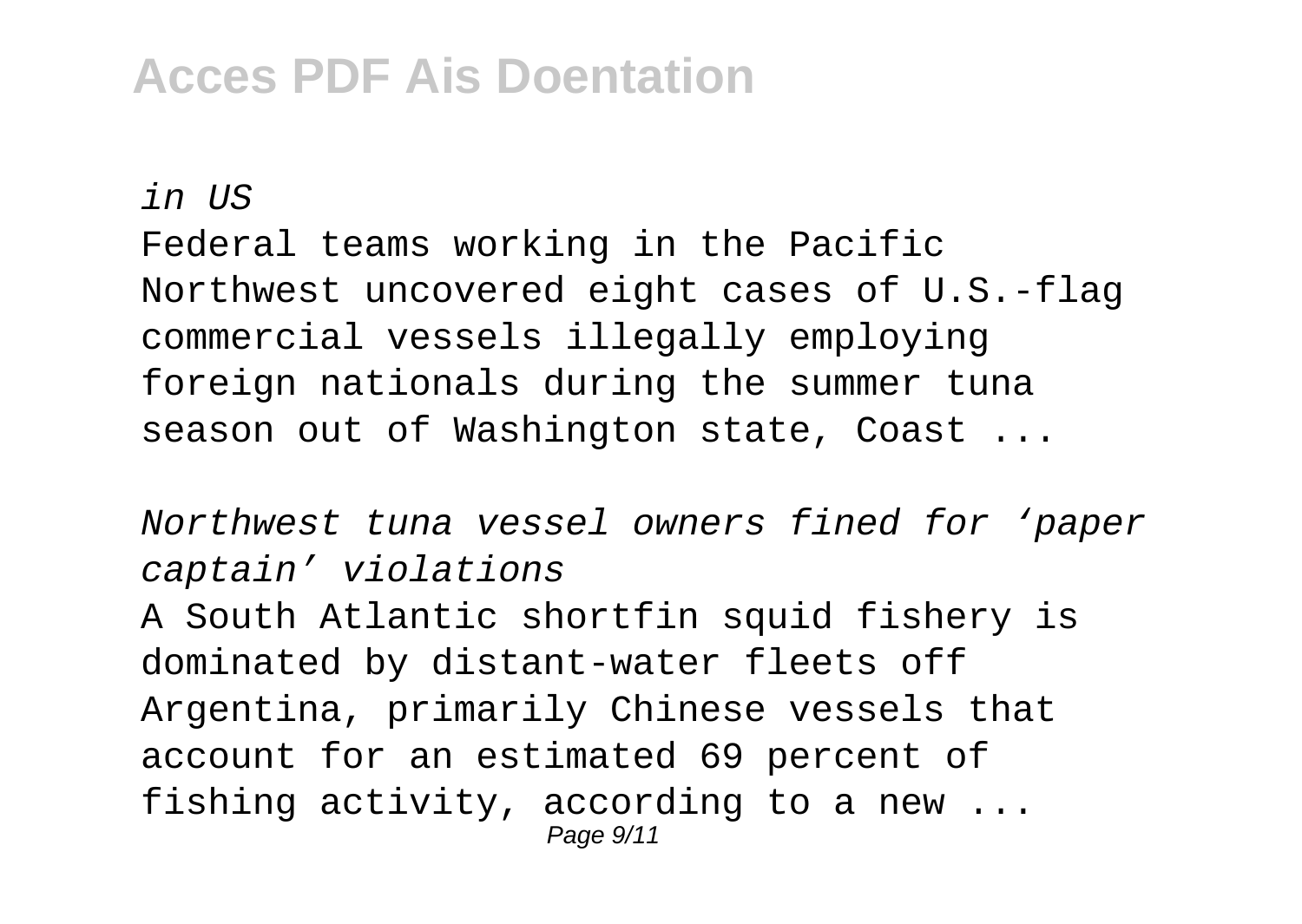Oceana reports Chinese, Spanish squid vessels 'going dark' off Argentina Crowley Maritime Corporation has become the first US-owned and that will publicly disclose its ship recycling policies, practices and process through the Ship Recycling Transparency Initiative (STRI).

Crowley first US shipping company to join Ship Recycling Transparency Initiative The ITER Organization has concluded a contract with the Spanish company ENSA (Equipos Nucleares SA) for the welding of the Page 10/11